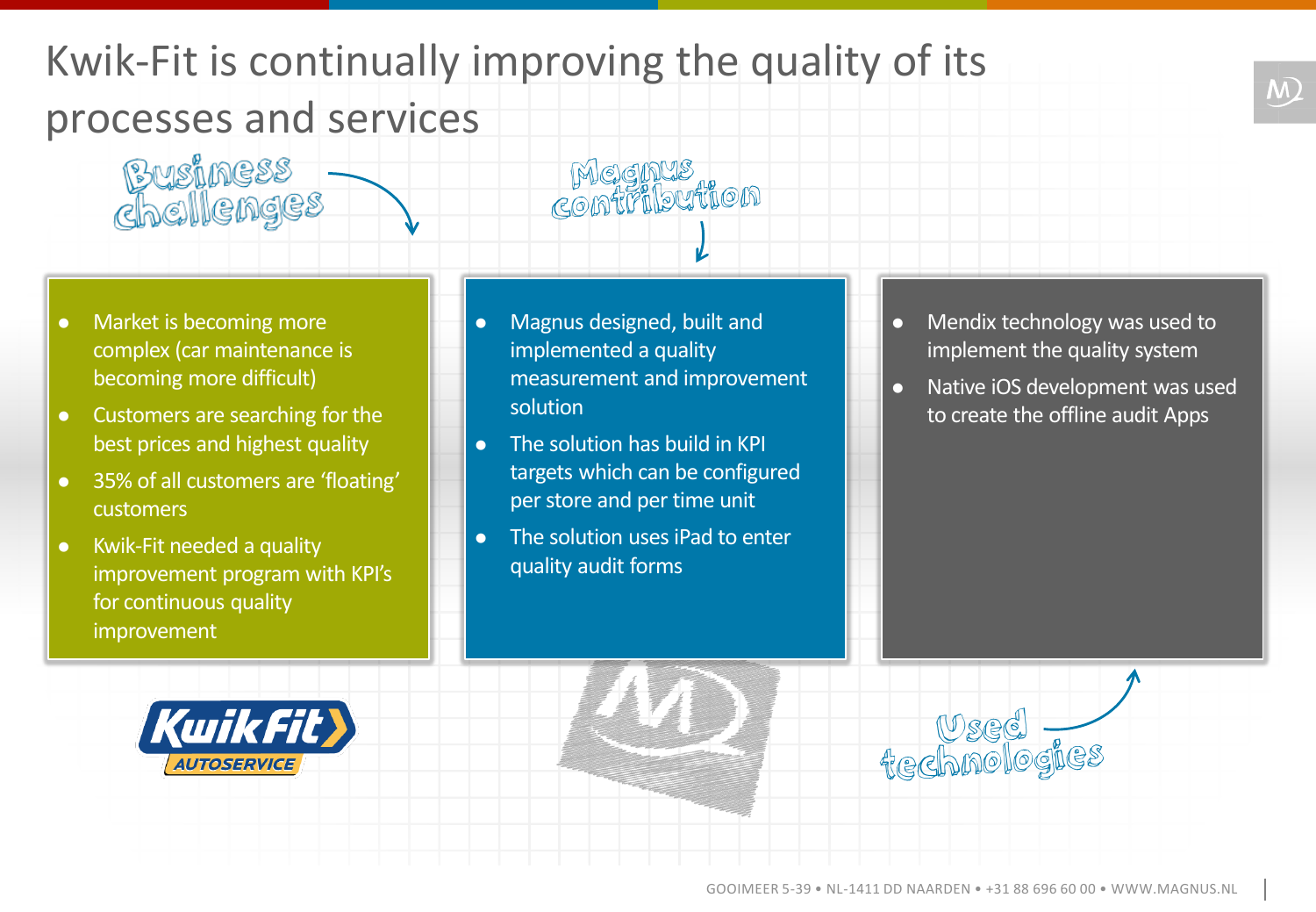## Magnus created the Toolkit: the quality improvement system

- KPI management
- iPad App for quality audits
- Integration with back-end systems like the hour administration system, online surveys, complaint management system etc.

**Functionalities** 

- Quality measurements applications like phone surveys
- Quality reporting and real time dashboard for store managers and region managers



 $\overline{M}$